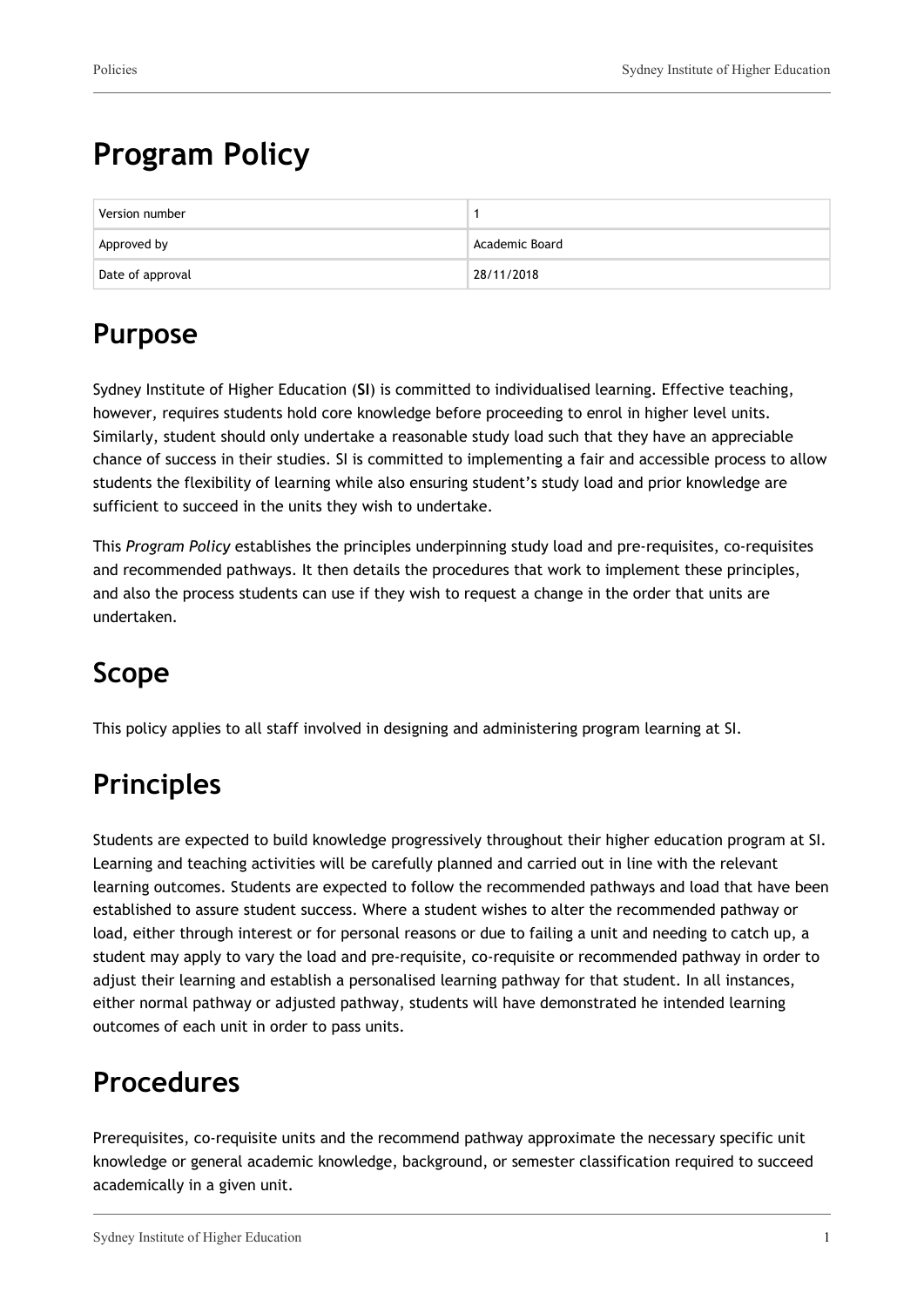Prerequisites are units or other requirements that must be completed prior to the start of a given unit.

Co-requisite units are pairs of units required to be taken together in the same semester.

The recommended pathway describes the order of units to be undertaken that best approximates the most efficient order for students to undertake their program. The recommended pathway is deemed useful, but not necessary, for successful completion of a unit.

The standard load for all students is 4 units per semester.

Program Directors have the right to permit students to exceed the standard load or to enrol in a unit without having the stated prerequisite or co-requisite requirements if the student demonstrates mastery of the material through some other means or the ability to show they have a reasonable prospect of successfully undertaking the unit without the prerequisite or co-requisite units.

#### **Prerequisite Override**

Students will be given full information regarding the content of each unit as well as pre-requisite or corequisite units at least 2 weeks in advance of each teaching period.

Students can request an override by submitting to the Program Director an Override Request using either the paper form or the enrollment drop/add form with supporting documentation that demonstrates the student has a reasonable chance of success if they exceed the normal load or will have achieved mastery of the prerequisite or co-requisite material prior to the start of the class or they have a reasonable prospect of successfully undertaking the unit without the prerequisite or co-requisite units. The Program Director or those designated by the Program Director will review the request and documentation. If approved, the Program Director will inform the Student Administration Coordinator who can enrol the student in the unit.

Supporting documentation may include, but is not limited to, any of the following:

Prerequisites and Corequisites

- Evidence of registration in a unit that can be transferred as a direct equivalent for the prerequisite or co-requisite unit and will be completed prior to the date they will begin to take the unit that requires the prerequisite courses. In this case, the Program Director may require that the student provide evidence of successful unit completion before taking the unit that requires the prerequisite unit.
- Evidence of registration in or completion of units that are not direct equivalents, but are determined by the Program Director, or others as designated by the Program Director, to demonstrate mastery of the prerequisite or co-requisite material. This evidence may include transcripts and other course documents (e.g, syllabi, examinations) as determined by the Program Director.
- Prior learning assessments (credit by examination, credit by prior learning, certificate and diploma learning.) that are determined by the Program Director, or others as designated by the Program Director, to demonstrate a reasonable prospect of successfully undertaking the unit without the prerequisite or co-requisite units.
- Other evidence or learning demonstrating mastery of the prerequisite or co-requisite material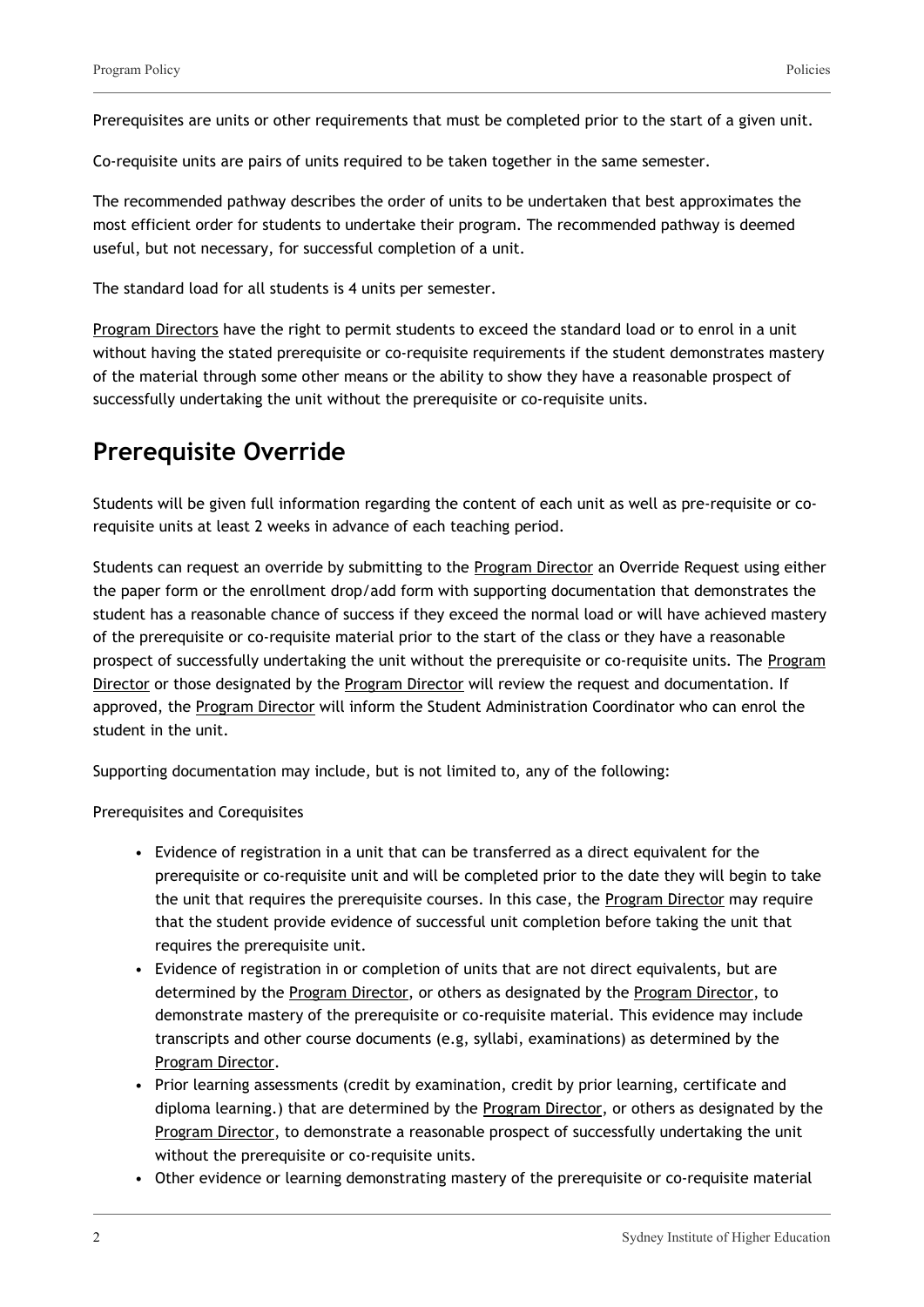or a reasonable prospect of successfully undertaking the unit without the prerequisite, concurrent, co-requisite units as determined by the Program Director.

Load

- Evidence demonstrating the ability to handle more than the standard load.
- Evidence that undertaking the over load enrolment is needed to allow the student to avoid a situation where they can only enrol in one or two unit in the next semester.

When an official transcript from another institution is not yet available and the Program Director has required that the student provide supporting documentation to demonstrate mastery or a reasonable prospect of success, the student may be required to submit other evidence of successful completion (e.g, an unofficial transcript, mark report) to the Program Director to receive an override approval.

#### **Unit Disenrollment**

After the enrollment period, students may drop, fail to pass or otherwise not complete units needed as a prerequisite, concurrent, or co-requisite courses for the next semester. Prior to the start of each semester, the Provost will review unit enrollments and identify students who do not have prerequisite, concurrent or co-requisite units completed. The Provost will notify these students of missing prerequisite, concurrent and co-requisite units. The Provost will advise students of the ability to submit an Override Request and that unless an Override Request is approved, the student will be dis-enrolled from all units from all concurrent or co-requisite classes.

# **Appealing a decision**

Students may apply to have special consideration or application to submit late decision reviewed. Students should follow the *Student Complaints and Appeals Policy*.

## **Policy Implementation and Monitoring**

The *Academic Board* delegates responsibility for implementation of this policy to the academic monitoring committees and the Dean.

The *Academic Board* will review all periodic reports from relevant committees and staff members in accordance with the *Compliance Calendar*.

Based on these monitoring activities, the *Academic Board* will provide a report to the *Corporate Governance Board*, in accordance with the *Compliance Calendar*, and ensure that findings are taken into account in planning, quality assurance and improvement processes.

## **Definitions**

**Academic staff**: staff employed at SI in learning and teaching or research capacity.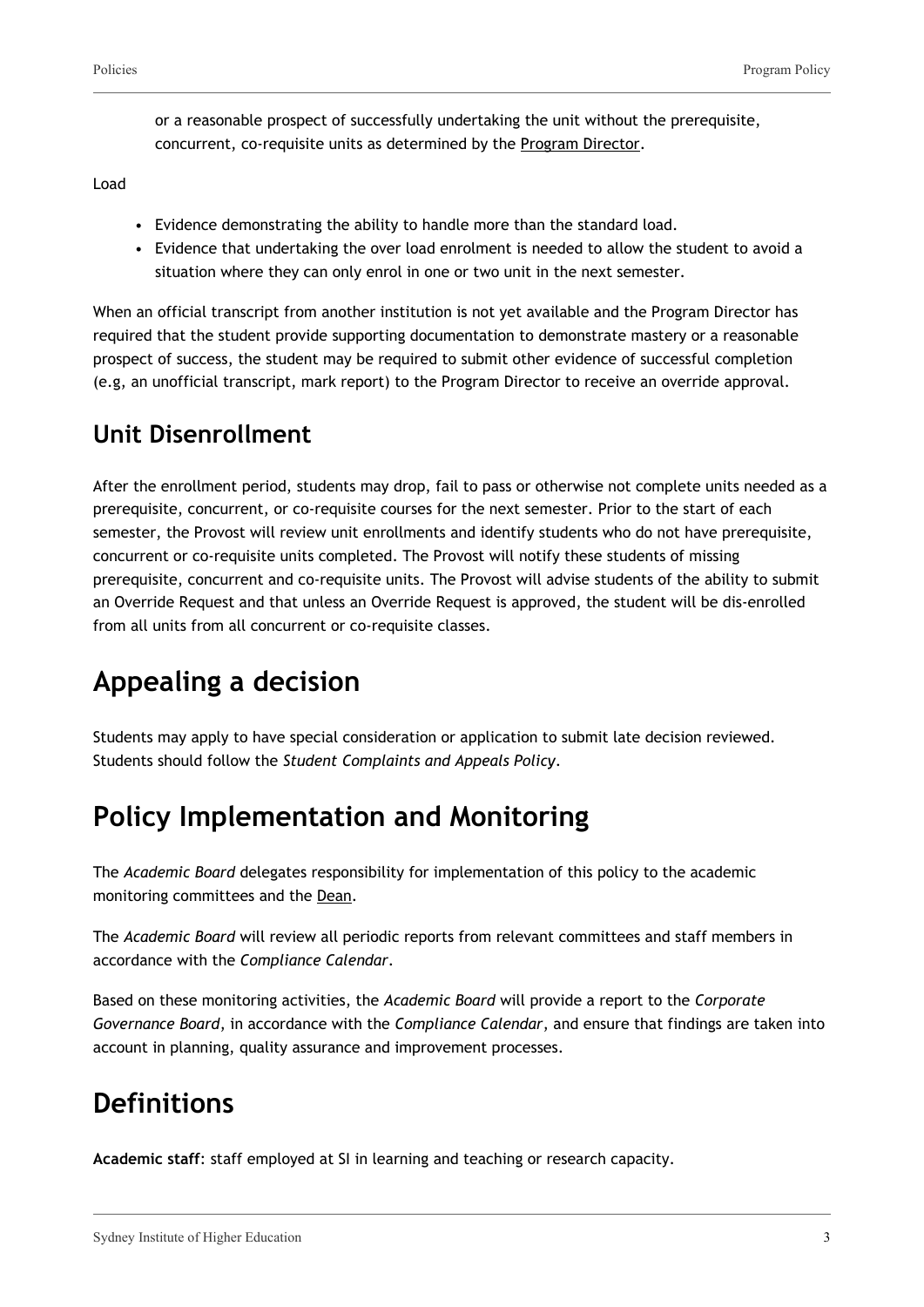**Assessment**: the process of grading, marking and reviewing student assessment tasks against the assessment standards and criteria. This includes devising and using assessment criteria, standards and assessment criteria s; reviewing and comparing the marks and grades awarded to individual student submissions for the same assessment task within a unit of study.

**Assessment task**: a learning task within a unit of study designed to test the demonstration of program and unit learning outcomes. Examples include assignments, exams, online quizzes, essays, presentations, portfolios, essays, reflective journals. Assessment tasks will include clear instructions and guidelines on marking criteria and standards, and assessment criteria s.

**Program**: a sequenced program of units that a student enrols in and for which they receive a qualification upon graduation.

**Program Director**: the most senior academic staff member responsible for the delivery of a specific program at SI. The Program Director is responsible for the planning and development of a program, particularly unit curriculum information, and works in conjunction with other senior academic staff.

**Grading criteria**: a marking guide devised to evaluate the quality of student responses in an assessment task that contains the criteria and standards identified in the assessment task guidelines communicated to students. Student assessment tasks are assessed against the attainment of these criteria and standards using the grading criteria.

**Learning outcome**: an objective that can be measured that describes the knowledge, skills and their application that a student can demonstrate on completion of an assessment task, a unit or program of study.

#### **Review schedule**

This policy will be reviewed by the *Academic Board* every three years.

| <b>Version History</b> |                |                |                 |                   |
|------------------------|----------------|----------------|-----------------|-------------------|
| Version number:        | Approved by:   | Approval date: | Revision notes: | Next review date: |
|                        | Academic Board | 28/11/2018     |                 | 28/11/2021        |
|                        |                |                |                 |                   |
|                        |                |                |                 |                   |

| ▲ Related Documents               |                                                 |  |
|-----------------------------------|-------------------------------------------------|--|
| $\ddot{\phantom{1}}$              | Program Review and Continual Improvement Policy |  |
| $\bullet$                         | <b>Disability Support Policy</b>                |  |
| $\bullet$                         | <b>Examinations Policy</b>                      |  |
| ☞                                 | <b>Moderation Policy</b>                        |  |
| $\bullet$                         | Student Complaints and Appeals Policy           |  |
| End of document: "Program Policy" |                                                 |  |